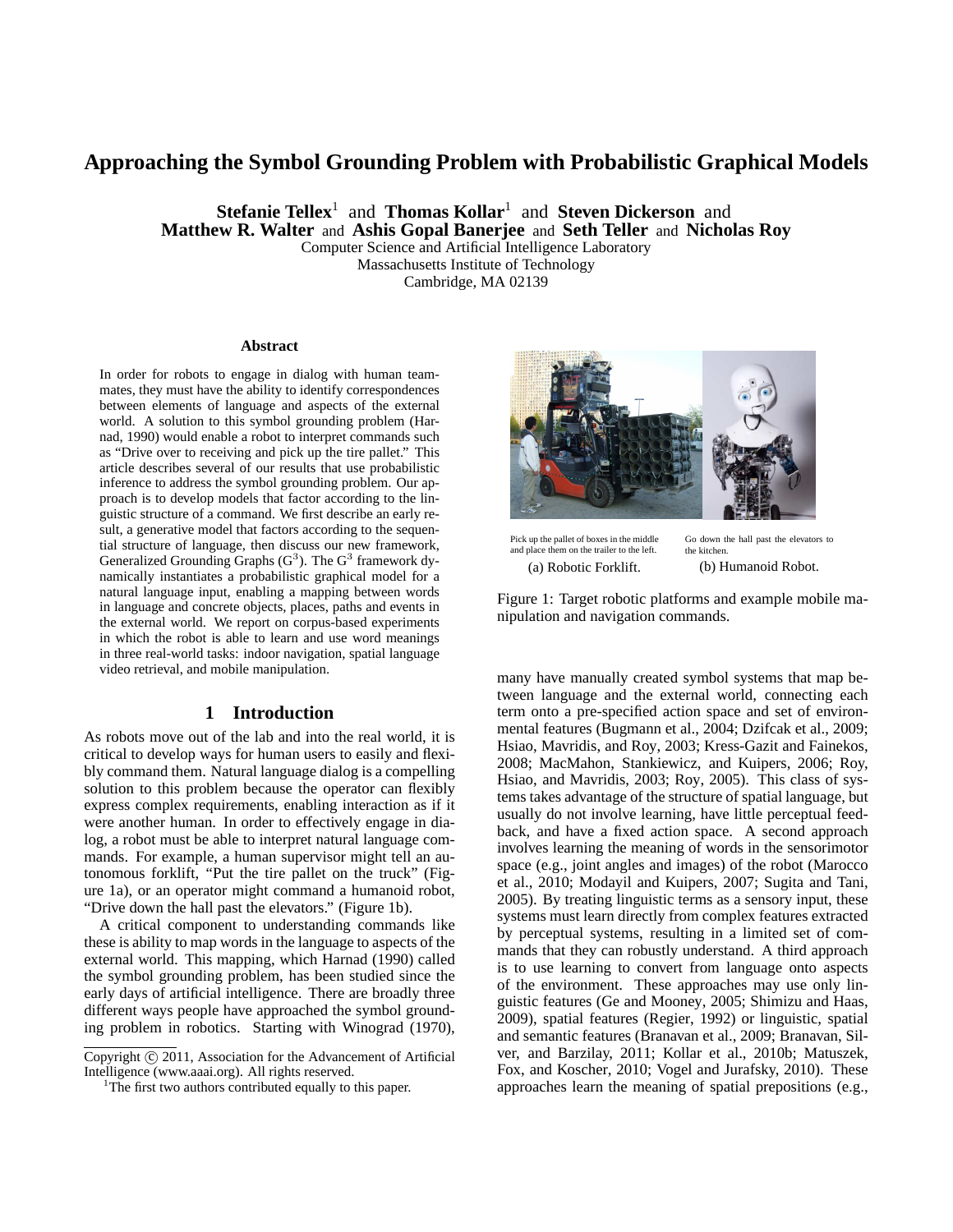"above" Regier 1992), verbs of manipulation (e.g., "push" and "shove" Bailey 1997), and verbs of motion (e.g., "follow" and "meet" Kollar et al. 2010a) and landmarks (e.g., "the doors" Kollar et al. 2010b).

In this paper, we give an overview of our probabilistic approach to the symbol grounding problem. By taking a probabilistic approach, we are able to build systems that learn word meanings from large corpora of examples and use those meanings to find good groundings in the external world, despite uncertainty. Our first approach uses a generative model that factors according to the sequential structure of language. This model can be used to follow natural language route instructions and to perform spatial language video retrieval. However, the generative approach requires explicit corpora for each modeled factor, rather than learning word meanings directly from in-domain language. It can not represent complex linguistic structures such as referring expressions (e.g., "the door across from the elevators") and multi-argument verbs (e.g., "put the pallet on the truck.") To address these limitations, we developed a new framework, called Generalized Grounding Graphs  $(G<sup>3</sup>)$ , introduced in Tellex et al. (2011). The  $G^3$  framework dynamically instantiates a conditional probabilistic graphical model that factors according to the compositional and hierarchical structure of a natural language phrase. Using the new model, we created a system that successfully follows many mobilemanipulation commands from a corpus created by untrained annotators using crowd sourcing.

Several earlier publications describe the primary technical contributions of the models (Kollar et al., 2010a,b; Tellex et al., 2010, 2011). This paper provides an integrated overview of results and lessons learned for the generative model and the G<sup>3</sup> framework in three domains: navigation in indoor environments, spatial language video retrieval, and mobile manipulation.

#### **2 Approach**

Our goal is a framework that can map between language and the external world. We assume a natural language utterence Λ has a corresponding set of *groundings*, Γ, in the external world. Groundings can be objects (e.g., a truck or a door), places (e.g., a particular location in the world), paths (e.g., a trajectory through the environment), and events (e.g., a sequence of robot actions). We additionally assume a semantic map  $m$ , consisting of the locations and labels of other objects in the environment. The distribution we want to model is:

$$
p(\Lambda, \Gamma, m) \tag{1}
$$

We explicitly represent the joint distribution rather than the conditional because it can be used to solve several types of problems. To interpret commands, one can optimize over candidate groundings; this paper describes our work in this area. Furthermore, the model could be used to generate natural language descriptions of objects or events by searching for for a description  $\Lambda$ . Finally it could also be used to recognize events by directly computing the probability of a particular set of values and thresholding. The challenge in making

this approach practical for any of these problems is factoring the distribution and providing models for each factor.

#### **2.1 Generative Model**

In our previous work (Kollar et al., 2010b), we approached this problem by factoring Equation 1 to give  $p(\Lambda|\Gamma, m) \times$  $p(\Gamma, m)$ . This formulation allowed us to make independence assumptions corresponding to the sequential clause structure of the language, yielding:

$$
p(\Lambda | \Gamma, m) = \prod_{i} p(\lambda_i | \Gamma, m)
$$
 (2)

where  $\lambda_i$  are the words associated with each clause. We assumed that each factor had a fixed structure: a verb  $v$ , a spatial relation,  $sr$ , and a landmark,  $l$ . Furthermore, we assumed that each clause had a fixed set of groundings, consisting of a path fragment,  $p$ , and an object,  $\alpha$ :

$$
p(\lambda_i|\Gamma, m) = p(v, sr, l|p, o, m)
$$
\n(3)

We then made independence assumptions based on this structure.

$$
p(v, sr, l|p, o, m) = p(v|p) \times p(sr|p, o) \times p(l|p, m) \quad (4)
$$

This approach allowed us to define individual models for each term in the factorization. We defined models for pre-specified verbs and adverbs such as "left," "right," and "straight," and we trained models for spatial relations such as "to," "past," and "through." For the landmark factor, we exploited co-occurrence statistics from a large online database of labeled images (Flickr) to estimate the probability of an unknown landmark phrase given objects detected in the semantic map (Kollar and Roy, 2009). These statistics enabled the robot to estimate the probability of seeing a landmark phrase such as "the kitchen" using a limited set of existing object detectors, such as a refrigerator and a sink.

We tested our generative model in two real-world domains: following natural language directions through realworld environments and spatial language video retrieval. The model can be used to follow natural language directions by finding the path through the environment,  $\gamma_{path} \in \Gamma$ , that maximizes the distribution in Equation 3. To evaluate the system at following natural language directions, we collected from 15 subjects a corpus of 150 directions through a large office environment. Our system successfully followed 67% of the directions in the corpus, compared to human performance of 85%.

For video retrieval, the task was to find video clips from a large corpus (Roy et al., 2006) that match a spatial language description of a person's motion, such as "Show me people walking into the kitchen." The system performed ranked retrieval by scoring video clips according to how well they matched a spatial language query according to Equation 3. We demonstrated that our system could effectively retrieve video clips, evaluating on a large corpus of natural language queries created by untrained users. Figure 2 shows a sample query result for the system.

However, the generative framework has several limitations. First, because it only models the flat sequential structure of language, rather than the hierarchical structure, it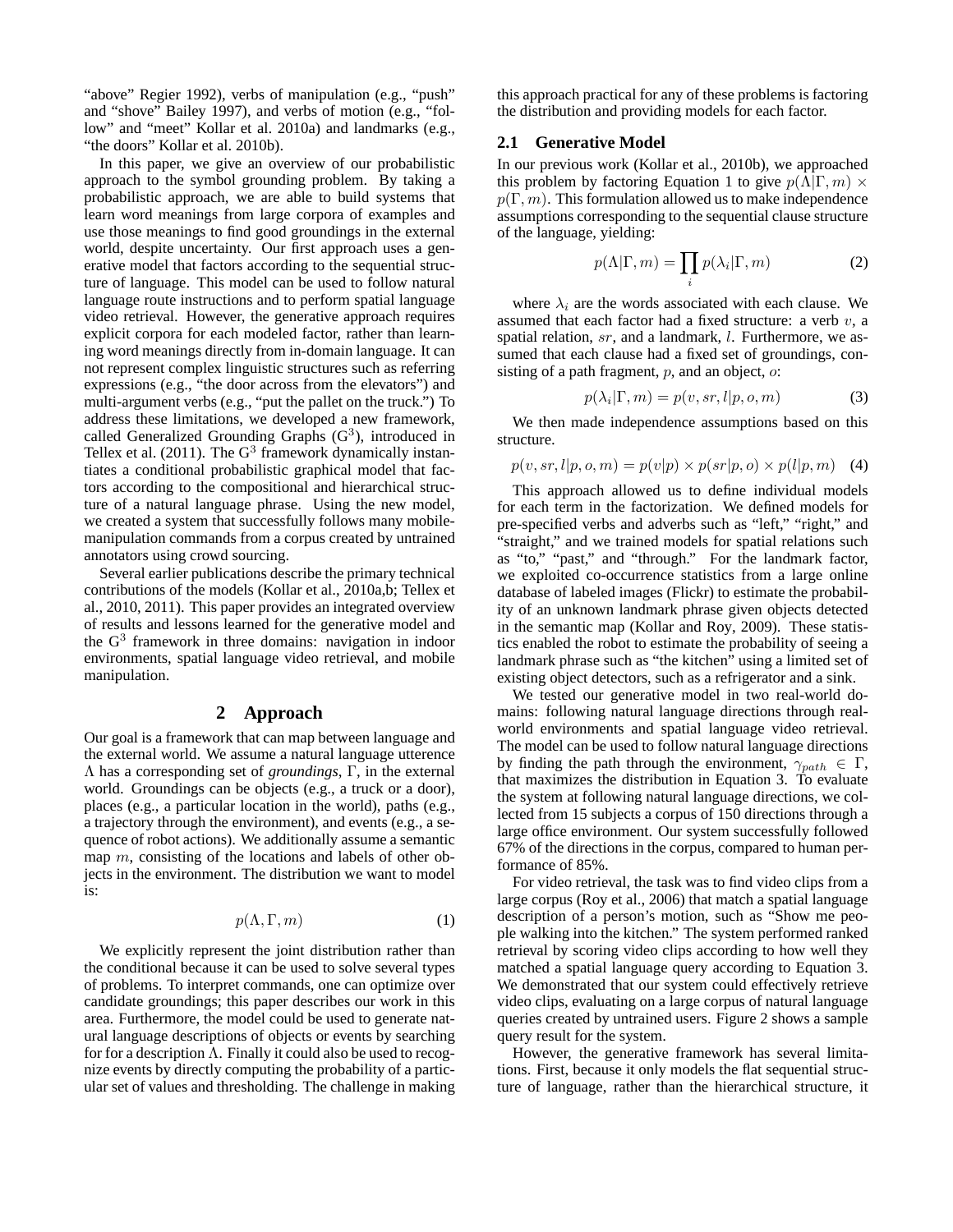

Figure 2: Results from the generative model (Tellex et al., 2010) for the query "from the couches in the living room to the dining room table." The person's start location is marked with a green dot; the end location is marked with a red dot, and their trajectory is marked in white.

cannot handle commands such as "Go to the door across from the elevators." The phrase "the door across from the elevators" is treated as a bag of words, and the system is unable to distinguish whether to approach the door or the elevators. Second, we assumed that each clause has a fixed structure consisting of a path and a landmark, but language has variable, hierarchical structure. The flat structure cannot support two-argument verbs like "Put the tire pallet on the truck," or nested arguments. Third, it is difficult to obtain models for the meanings of words in the individual factors. In our route directions dataset, people often used "thru" instead of "through." Since the system learned word meanings from a separate, curated corpus that did not contain "thru," we manually encoded this synonymy. The system was unable to learn word meanings directly from the corpus.

## **2.2 Generalized Grounding Graphs**

Our aim in creating the  $G<sup>3</sup>$  framework was to address the challenges from the previous section by modeling the hierarchical, compositional structure of language in a framework that could learn word meanings from data. To facilitate learning, we converted the distribution in Equation 1 to a discriminative model (Kollar, Tellex, and Roy, 2010) by introducing a correspondence vector, Φ:

$$
p(\Phi|\Gamma,\Lambda,m) \tag{5}
$$

The correspondence vector  $\Phi$  contains a boolean variable  $\phi$  for each linguistic constituent  $\lambda \in \Lambda$  and corresponding grounding  $\gamma \in \Gamma$ , such that  $\phi$  is true if  $\lambda$  and  $\gamma$  correspond and false otherwise.

The  $G<sup>3</sup>$  framework factors the model according to the structure of the language, allowing explicit inference over groundings for each linguistic constituent:

$$
p(\Phi|\Lambda, \Gamma, m) = \prod_{i} p(\phi_i|\lambda_i, \Gamma, m)
$$
 (6)

(a) SDC Tree



Figure 3: SDCs and grounding graph for the phrase "the truck" showing one set of values for the variables. This graph corresponds to the probability distribution  $p(\Phi|\Lambda, \Gamma, m) = p(\phi|\gamma, \lambda, m).$ 

This factorization can be represented graphically as a *factor graph* (Kschischang, Frey, and Loeliger, 2001). A factor graph is a bipartite graph with two types of nodes: random variables and factors. Each factor node corresponds to a factor in the distribution and connects to variable nodes, which are its arguments. For example, Figure 3 shows a factor graph for the phrase "the truck," consisting of a single factor and three variables:  $\gamma$ , which is a vector of features corresponding to an object in the external world with a particular appearance and location,  $\lambda$ , the words "the truck," and  $\phi$ , which is true if  $\gamma$  corresponds to  $\lambda$ , and false otherwise. The graph corresponds to the distribution  $p(\phi|\gamma, \lambda, m)$ . (If  $\lambda$  in Figure 3 were the words "the tire pallet," then  $p(\phi =$  $False|\gamma, \lambda)$  would have higher probability.) Since the semantic map  $m$  appears in all factors, we omit it from the graphical representation. We refer to factor graphs created by the G<sup>3</sup> framework as *grounding graphs*. Word models in each factor can be learned discriminatively, and the resulting factorization allows the system to compose them in order to follow novel commands that may have never been seen in training.

In order to precisely define the factorization in Equation 6, we use Spatial Description Clauses (SDCs). SDCs were introduced by Kollar et al. (2010b) and refined by Tellex et al. (2011); they correspond to the parse structure of a natural language command. An SDC consists of a *figure* phrase f, a *relation* r, and a variable number of *landmark* noun phrases  $l_i$ . We assign a type to each SDC following the system defined by Jackendoff (1983):

- **EVENT** Something that takes place (or should take place) in the world (e.g., "Move the tire pallet" or "Turn right").
- **OBJECT** A thing in the world. This category includes people and the robot as well as physical objects (e.g., "Forklift," "the tire pallet," "the hallway," "the person").
- **PLACE** Places in the world (e.g., "on the truck," "next to the tire pallet" or "in the kitchen").
- **PATH** Paths through the world (e.g., "past the truck," or "down the hall").

SDCs with relations contain one or more arguments.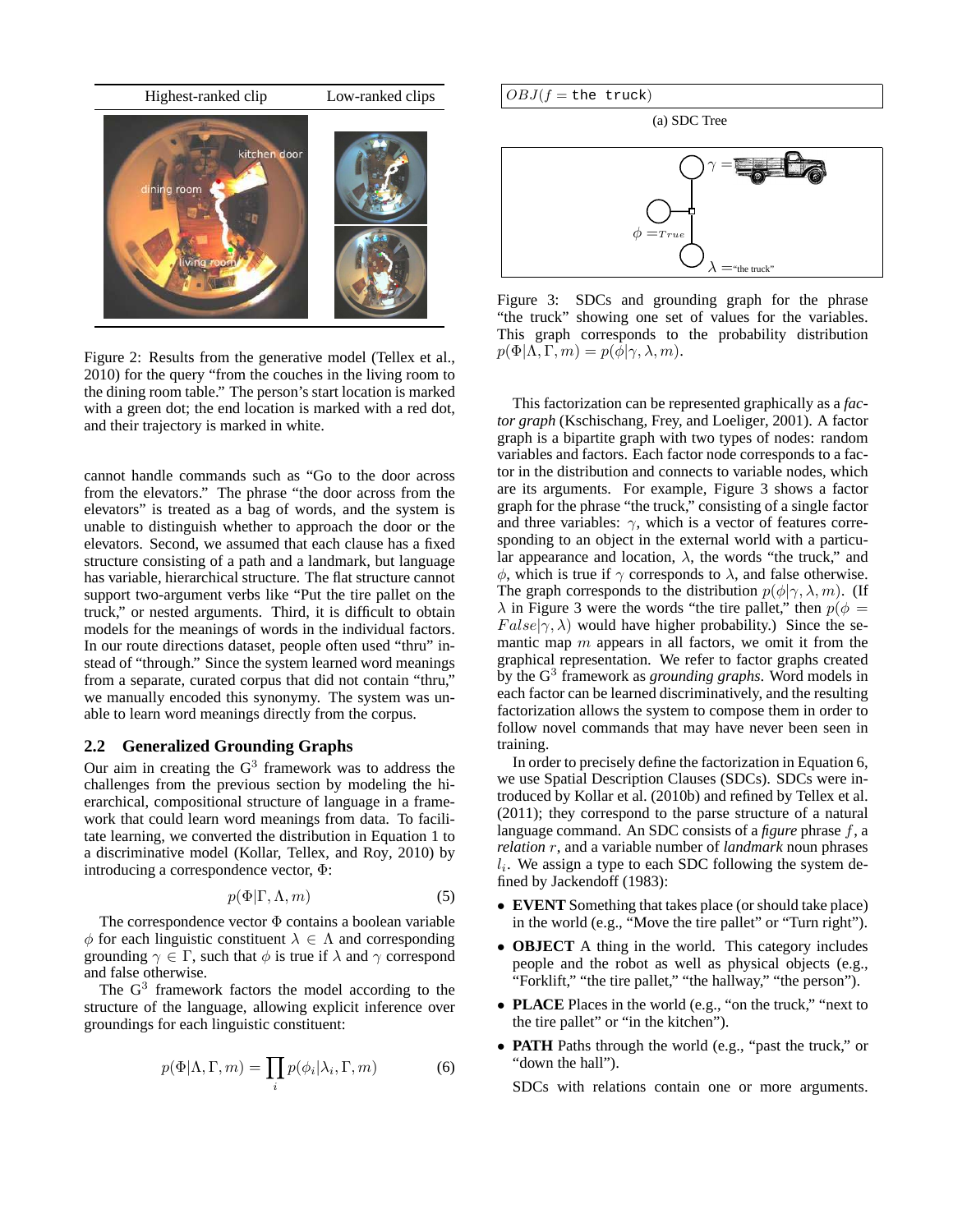$$
PLACE_2(r = \text{on}
$$
  

$$
l1 = OBJ_1(f = \text{the truck}))
$$

(a) SDC Tree



(b) Induced Model

Figure 4: SDCs and grounding graph for the phrase "on the truck." This graph corresponds to the probability distribution  $p(\Phi|\Lambda, \Gamma, m) = p(\phi_1|\lambda_1, \gamma_1, \gamma_2, m) \times p(\phi_2|\lambda_2, \gamma_2, m).$ 

Since almost all relations take two core arguments or less, we use at most two landmark fields  $l_1$  and  $l_2$ . Given this definition, a general natural language command is represented as a sequence of SDC trees. An SDC tree for the command "Put the pallet on the truck" appears in Figure 5a. Leaf SDCs in the tree contain only text in the figure field, such as "the truck" (Figure 3a). Internal SDCs contain text in the relation field and child SDCs in the figure and landmark fields.

The system automatically extracts SDCs from the Stanford dependency parse structure(de Marneffe, MacCartney, and Manning, 2006). The SDC extraction algorithm maps between particular dependency types and fields in the SDCs, putting verbs and prepositions in the relation field, their arguments in the landmark field, and their subjects in the figure field. In cases of ambiguity the algorithm outputs multiple candidate SDCs for a single parse. We obtain additional candidates by running the extractor on the n-best list of parse candidates. The system then performs discriminative reranking using a model trained from annotated SDCs.

Using SDCs, we can rewrite the inner term from Equation 6 as:

$$
p(\phi_i|\lambda_i, \Gamma, m) = p(\phi_i|SDC_i, \Gamma, m)
$$
\n(7)

Further independence assumptions can be made in the product terms based on the structure of the language. To specify these factors, we first define the variables in the model as follows:

- $\phi_i$  True if the grounding  $\gamma_i$  corresponds to  $i^{th}$  SDC.
- $\lambda_i^f$  The text of the figure field of the  $i^{th}$  SDC.
- $\lambda_i^r$  The text of the relation field of the  $i^{th}$  SDC.
- $\gamma_i^f, \gamma_i^{l1}, \gamma_i^{l2} \in \Gamma$  The groundings associated with the corresponding field of the  $i^{th}$  SDC: the robot or object state sequence, or a location in the semantic map.

Looking at Equation 7, we can see that the model has a factor for each SDC in the parse. The dynamically generated factors fall into two types:

- $p(\phi_i | \lambda_i^f, \gamma_i, m)$  for leaf SDCs.
- $p(\phi_i | \lambda_i^r, \gamma_i^f, \gamma_i^{l1}, m)$  or  $p(\phi_i | \lambda_i^r, \gamma_i^f, \gamma_i^{l1}, \gamma_i^{l2}, m)$  for internal SDCs.

Leaf factors always correspond to an OBJECT or PLACE SDC and operate over the correspondence variable  $\phi_i$ , the figure text  $\lambda_i^f$  and a unique grounding  $\gamma_i$ . An internal factor corresponds to an OBJECT, PLACE, PATH, or EVENT SDC which has text in the relation field. The arguments to these factors are the correspondence variable  $\phi_i$ , relation text  $\lambda_i^r$ , and the candidate groundings  $\gamma_i^f$  and  $\gamma_i^{l1}$  (and optionally  $\gamma_i^{l_2}$ ) corresponding to the figure and landmark fields of an SDC.

For example, Figure 4 shows the grounding graph for the phrase "on the truck." It contains a subgraph corresponding to "the truck" which is identical to the one shown in Figure 3. The value of the correspondence variable  $\phi_1$  depends only on the values of  $\lambda_1$  ("on") and the groundings  $\gamma_1$  (a place in the world) and  $\gamma_2$  (an object), and not on the specific words "the truck." This independence assumption enables the model to represent a general meaning for "on" that does not depend on specific text in its argument phrase.

Each factor in Equation 7 is a log-linear model with the following form (Lafferty, McCallum, and Pereira, 2001):

$$
p(\phi_i | \text{SDC}_i, \Gamma, m) = \frac{1}{Z} \exp\left(\sum_k \mu_k s_k(\phi_i, \text{SDC}_i, \Gamma, m)\right)
$$
(8)

Here,  $s_k$  are feature functions (described more fully in Tellex et al. 2011) that take as input a correspondence variable, an SDC and a set of groundings and output a binary value. For example, one of the many feature functions corresponds to whether the landmark grounding  $\gamma_i^l$  is supporting the figure grounding  $\gamma_i^f$  and the word "on" is in the relation field of the SDC:

$$
f(\gamma_i^f, \gamma_i^l, \lambda_i^r) \equiv supports(\gamma_i^f, \gamma_i^l) \land (\text{``on''} \in \lambda_i^r) \qquad (9)
$$

We use features relating the distance between the figure and the landmark groundings, as well as the change in state at the beginning and end of the robot's trajectory. Features are created based on the syntactic role of the words in the language: whether it appears as a figure, relation, or landmark in the SDC. To ground noun phrases, the system assumes access to an object detector that can recognize certain classes of objects, such as pallets and trucks. The system learns to map between these labels and words that actually appeared in the command, such as "skid" or "trailer." We also use features derived from co-occurrence statistics from large web corpora, such as Flickr, as described by Kollar et al. (2010b).

The  $\mu_k$  are the weights corresponding to the output of a particular feature function. At training time, we observe SDCs, groundings  $\Gamma$ , and the output vector  $\Phi$ . In order to learn the parameters  $\mu_k$  that maximize the likelihood of the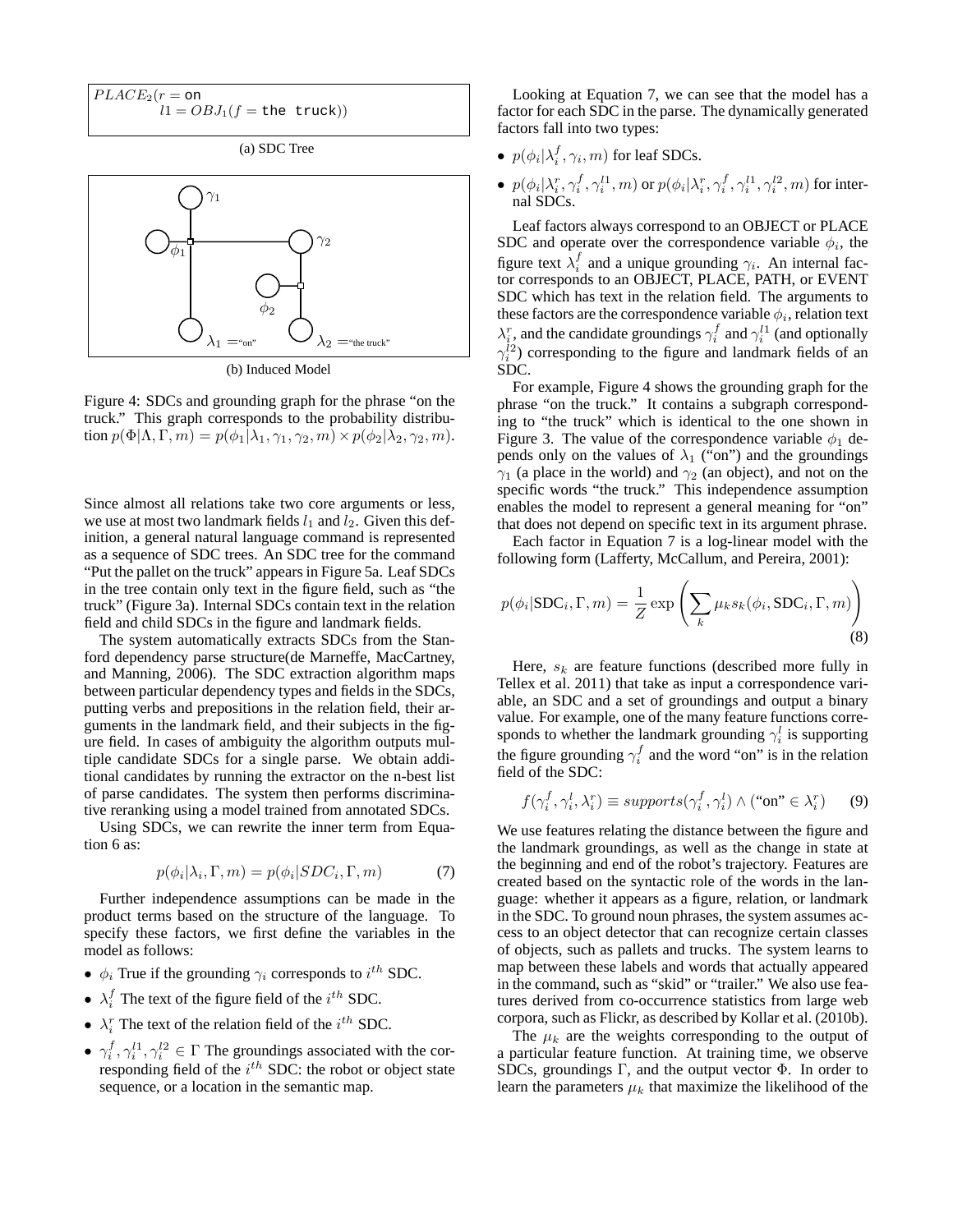$EVENT_1(r = Put,$  $l = OBJ_2(f = \text{the }\text{pallet}),$  $l2 = PLACE<sub>3</sub>(r = \text{on},$  $l = OBJ_4(f = \text{the truck}))$ 

(a) SDC tree



| $ p(\Phi \Gamma,\!\mathrm{SDCs},m)=p(\phi_1 \gamma_1,\gamma_2,\gamma_3,\lambda_1^r=\text{\tiny Put},m)\times$                    |  |
|----------------------------------------------------------------------------------------------------------------------------------|--|
| $p(\phi_2 \gamma_2,\lambda_2^f=\text{\tiny the pellet},m)\times p(\phi_3 \gamma_3,\gamma_4,\lambda_3^r=\text{\tiny on},m)\times$ |  |
| $p(\phi_4 \gamma_4,\lambda_4^f=$ the truck , $m)$                                                                                |  |

(c) Factorization

Figure 5: In (a) is SDC tree for "Put the pallet on the truck." In (b) is the induced graphical model and in (c) is the factorization.

training dataset, we use L-BFGS (Andrew and Gao, 2007) to optimize the parameters of the model via gradient descent.

Figure 5 shows an entire worked example for the command "Put the pallet on the truck," beginning with SDCs, the grounding graph, and finally the factorization of the distribution. Note that the factor graph contains subgraphs corresponding to the constituents "on the truck" (shown in Figure 4) and "the truck" (shown in Figure 3). This decomposition allows the model to learn word meanings from each factor and flexibly compose them together in order to understand novel commands.

#### **3 Results**

We present results from experiments with the  $G<sup>3</sup>$  framework using three corpora of natural language commands paired with robot actions and environment state sequences. Examples from the corpora appear in Figure 6. We used one part of these corpora to train the  $G<sup>3</sup>$  model to learn the meanings of words and used a held-out test set to evaluate the end-toend performance of the system at composing word meanings

in order to follow commands.

The first corpus focuses on spatial prepositions describing paths, such as "across," "to," "toward," and "along." Each example in the corpus consists of a trajectory, a landmark object, and a phrase such as "Go to the door" or "Go across the conference room;" the corpus includes both positive and negative examples of each spatial relation. One of the authors created the corpus by drawing a sequence of waypoints that corresponded to a phrase such as "down the hallway." Negative examples were created by treating positive examples of one spatial relation as negative examples of another, with some exceptions such as "to" and "toward." This dataset provides a simple test bed to demonstrate the model's performance, as well as providing training examples for bootstrapping the model on this important class of words. Figure 6a shows a sample prepositional phrase from this corpus, paired with a path and landmark.

The second corpus consists of natural language route instructions. We collected a corpus of 150 natural language route instructions from fifteen people, through one floor of two adjoining office buildings. An example set of directions from the corpus is shown in Figure 6b. Following these directions is challenging because they consist of natural language constrained only by the task and as a result may use any of the complicated linguistic structures associated with free-form natural language. This corpus provides a complex sample of spatial language for a real-world task. To train the model, we annotated each constituent in the corpus with a corresponding path segment or landmark. We constructed negative examples by randomizing these annotations. Figure 6b shows a sample command from the corpus.

The third corpus consists of mobile-manipulation commands given to a robotic forklift. Annotators on Amazon Mechanical Turk watched a video of a simulated forklift performing an action, then wrote natural language commands they would give to an expert human operator in order to command them to carry out the actions in the video. This corpus consists of a rich variety of mobile-manipulation commands such as "Pick up the pallet of tires directly in front of the forklift." Figure 6c shows an example command from this dataset.

## **3.1 Meanings For Words**

Next, we trained models for each of the corpora and evaluated their performance for specific words in a held-out test set, using the same features for all models and annotated parses. Table 1a shows the performance on words from the spatial relations corpus. Not surprisingly, it learned good models for the meanings of words in this simple corpus. To illustrate the learned models for individual words, we present the probability distribution as a heat map, where red is high probability and blue is low probability. Figure 7 shows maps for "to the truck," "past the truck" and "toward the truck," demonstrating that the system has learned nuanced models for these different words.

Table 1b shows the performance of the trained system on individual examples from the route directions corpus. Performance is lower because this corpus contained fewer examples of individual spatial relations and was noisier in gen-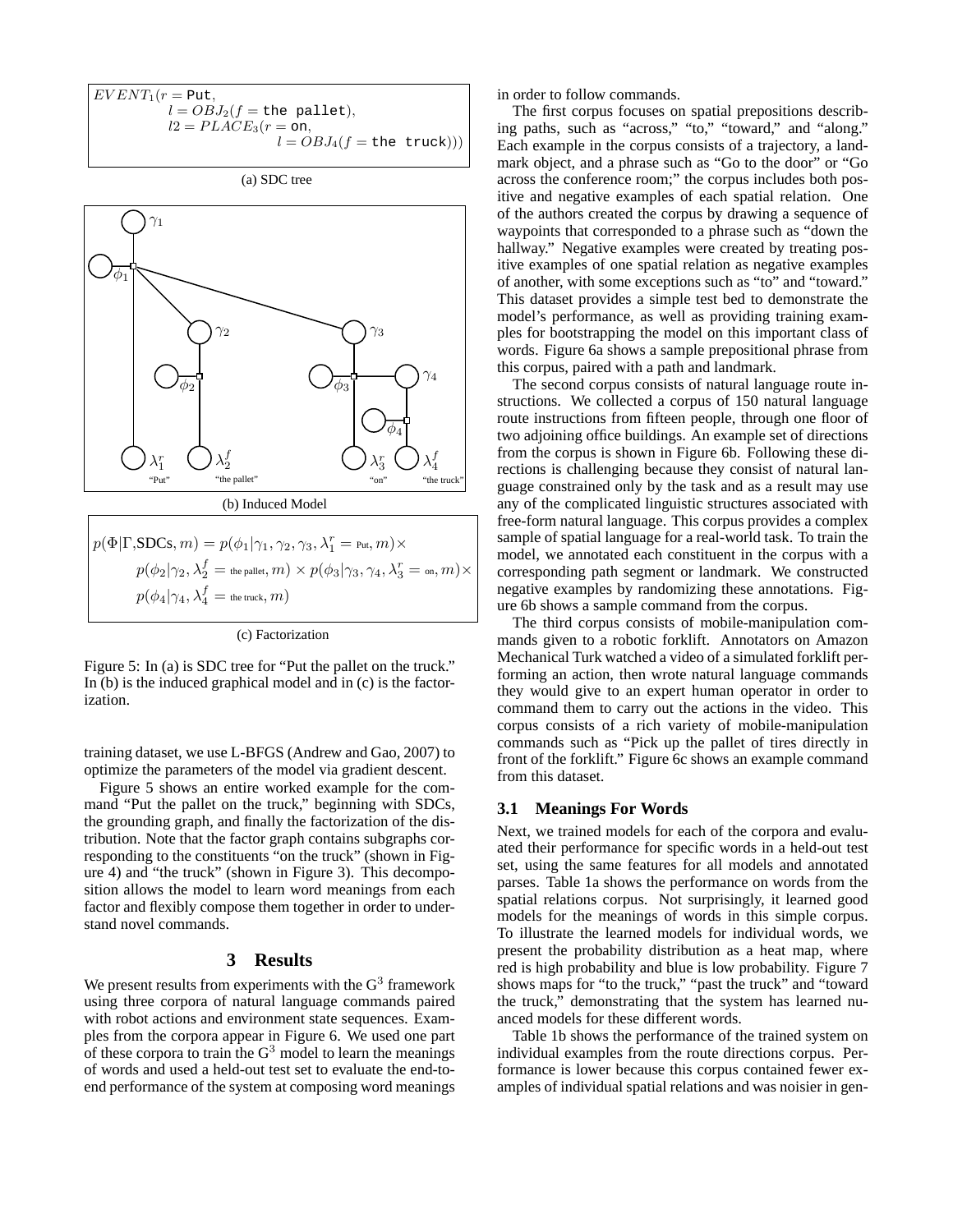



Lift the tire pallet in the air, then proceed to deposit it to the right of the tire pallet already on the table right in front of you.



(a) Spatial Relations.

verbs:

(b) Route Directions.

(c) Mobile Manipulation.

Figure 6: Commands paired with environments from corpora used in our experiments.

| Word               | F-score                | Accuracy | # of examples |
|--------------------|------------------------|----------|---------------|
| path prepositions: |                        |          |               |
| across             | 0.77                   | 0.83     | 42            |
| around             | 1.00                   | 1.00     | 218           |
| past               | 0.71                   | 0.98     | 218           |
| through            | 0.75                   | 0.83     | 24            |
| to                 | 0.93                   | 0.99     | 474           |
| toward             | 0.84                   | 0.99     | 214           |
|                    | (a) Spatial Relations. |          |               |
|                    |                        |          |               |
| Word               | F-score                | Accuracy | # of examples |
| path prepositions: |                        |          |               |
| across             | 0.75                   | 0.75     | 8             |
| around             | 0.80                   | 0.80     | 10            |
| past               | 0.80                   | 0.83     | 30            |
| through            | 0.81                   | 0.81     | 114           |
| to                 | 0.72                   | 0.71     | 144           |
| toward             | 0.61                   | 0.69     | 29            |

|  |  | (b) Route Directions. |
|--|--|-----------------------|
|--|--|-----------------------|

near 1.00 1.00 8 on 0.98 0.98 55

take 0.92 0.93 40

| Word                | F-score | Accuracy | # of examples |
|---------------------|---------|----------|---------------|
| path prepositions:  |         |          |               |
| to                  | 0.78    | 0.79     | 48            |
| toward              | 0.80    | 0.75     |               |
| place prepositions: |         |          |               |
| near                | 0.00    | 0.50     | 4             |
| on                  | 0.66    | 0.66     | 62            |
| verbs:              |         |          |               |
| lift                | 0.88    | 0.87     | 60            |
| put                 | 1.00    | 1.00     | 6             |
| take                | 1.00    | 1.00     | 12            |

(c) Mobile Manipulation.

Table 1: Performance of the learned model in terms of recognizing the right actions for various words (i.e., correctly predicting  $\phi$ ). The final column shows the number of examples in the test set, with a 70%-30% training-testing split.

eral. The effects of this noise can be seen in the heat map shown in Figure 9b.

Finally, Table 1c shows the performance of the system when trained on the mobile manipulation corpus. The sys-



Figure 7: Heat maps showing high and low probability ending locations for various phrases according to our learned model trained on the spatial relations dataset. The path is constrained to be a straight line starting at the left edge of the image. The highest probability path is drawn in white.

tem was able to learn good models for verbs such as "put" and "take" as well as spatial relations such as "to," "toward" and "on" from relatively few training examples.

The word "take" appeared in both the mobile manipulation corpus and the route directions corpus, but it was used in different ways. In the route directions corpus, it was used in phrases such as "Take your first left," while in the mobile manipulation corpus, it was used in commands like "Take the pallet of tires to the trailer on the left." Although the system learned these two senses separately, learning from a single corpus that contained both would be challenging because the same feature weights would be trained for both word senses simultaneously.

Figure 8a shows the distribution of locations for "on" as learned from the mobile manipulation corpus from phrases such as "put the pallet on the truck." (The target locations are a constant height above the ground.) The system gives high weight to locations that are supported by the truck, because features related to "support" have the highest weight among the learned features for "on." Figure 8b shows the distributions for the phrase "near the truck," which is not as peaked as strongly as "on." The distributions are asymmetric with respect to the truck because of frame-of-reference features which take into account the position and orientation of the robot. We intended these features to capture phrases like "on your left" and "to the left of," but the system also weights them for "on" and "near."

Figure 9 shows maps for "to the truck" from models trained on each of the three datasets. The system is able to learn good models from both the spatial relation and mobile manipulation datasets. The mobile manipulation dataset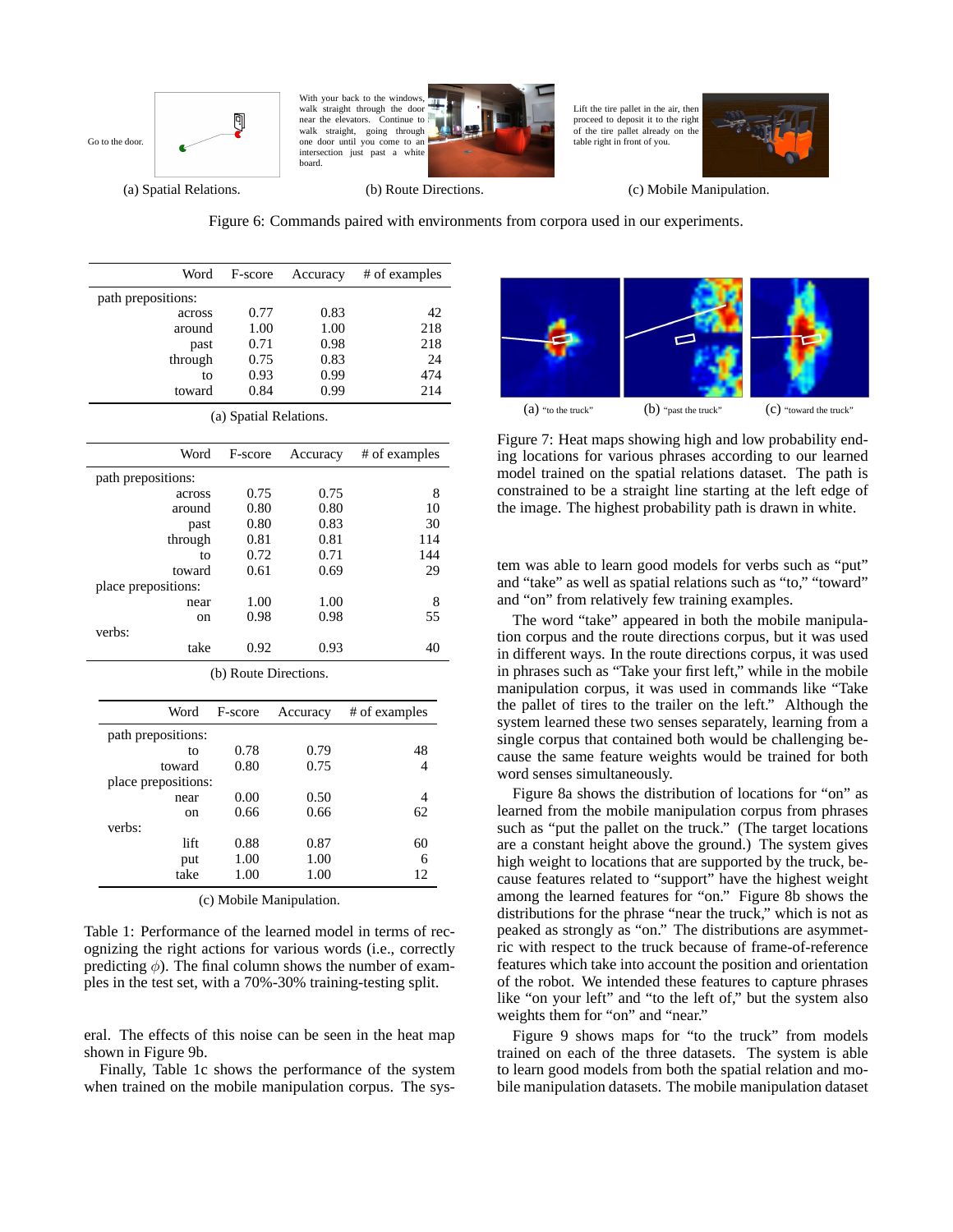

Figure 8: Heat map showing high probability (red) and low probability (blue) locations for "on the truck" and "near the truck" according to our learned model trained on the mobile manipulation corpus. The location of the truck is drawn in white.

is noisier because it contains fewer training examples, and many of the examples were part of compound prepositional phrases such as "to the left of the truck." The route instructions corpus is biased to go past the landmark object, probably because examples of "to" often occurred in the context of longer phrases such as "walk to the end of the hall and turn left."

## **3.2 End-to-end Evaluation**

The fact that the model performed well at predicting the correspondence variable from annotated SDCs and groundings is promising but does not necessarily translate to good endto-end performance when using the model to follow natural language commands.

To assess end-to-end performance, we evaluated the system in the mobile manipulation domain as described by Tellex et al. (2011). For each command in the corpus, the system inferred a plan and executed it in a realistic robot simulator. Then, annotators ranked whether the robot's behavior was correct or incorrect given the command. By this metric, our system correctly followed 54% of the thirty most confident commands in the corpus. When using a groundtruth parse instead of an automatic parse, the system followed 47% of commands from the entire corpus, and 63% of the thirty most confident commands.

The system qualitatively produced compelling end-to-end performance. When the system did make mistakes, it was often partially correct. For example, it might pick up the left tire pallet instead of the right one. Other problems stemmed from ambiguous or unusual language in the corpus commands, such as "remove the goods" or "then swing to the right," that make the inference particularly challenging. Despite these limitations, however, the system successfully followed commands such as "put the tire pallet on the truck," "pick up the tire pallet" "put down the tire pallet" and "go to the truck," using only data from the corpus to learn the model.

An enabling technology for our approach to mobilemanipulation is the availability of infrastructure for reliably simulating and logging robot actions. We useed these technologies to collect corpora of language paired with robot actions to train the system. We were then able to simulate the



Figure 9: Heat maps showing high and low probability ending locations for a path corresponding to "to the truck." The path is constrained to be a straight line starting at the left edge of the image. The highest probability path is drawn in white.

robot and automatically produce videos of the system following each command in the corpus, which we used for the end-to-end evaluation.

## **4 Lessons Learned**

An important next step is to leverage larger corpora of language paired with robot actions. Children hear millions of words in many different contexts as they acquire language. The relative lack of data was the cause of many of the errors our system made. For example, annotator referred to a pallet that was separated from other pallets as "the lonely pallet," but the word "lonely" did not appear in the training set. As a result, the system was unable to learn a model for this word. Our learning framework requires detailed alignment annotation between linguistic constituents and groundings in the world, which limits our ability to leverage larger datasets. Our next goal is to reduce the amount of annotation required by using algorithms that alternate between picking labels and learning models using the inferred labels. A second approach to this problem would be to acquire word meanings from existing large corpora (Kollar and Roy, 2009). The challenge here is to identify datasets that would allow the system to map from words such as "pick up" or "lonely" to actions and perceptual features accessible to the robot.

A second challenge is interpreting high-level commands such as "unload the truck" that might require long sequences of primitive actions, as well as low-level commands such as "drive forward six inches." An action space detailed enough to represent actions such as driving forward a small distance will require extremely long action sequences to generate behavior like unloading a truck. This problem was made concrete by one of our annotators, who posted instructions for picking up a dime with a forklift:

Raise the forks 12 inches. Line up either fork in front of the dime. Tilt the forks forward 15 degrees. Pull the truck forward until one fork is directly over the dime. Completely lower the forks. Put the truck in reverse and gently travel backward a foot. The dime will flip up backwards onto the fork. Level the forks back to 90 degrees. Raise the dime with the forks 12 inches.

To handle different granularities of actions, we are develop-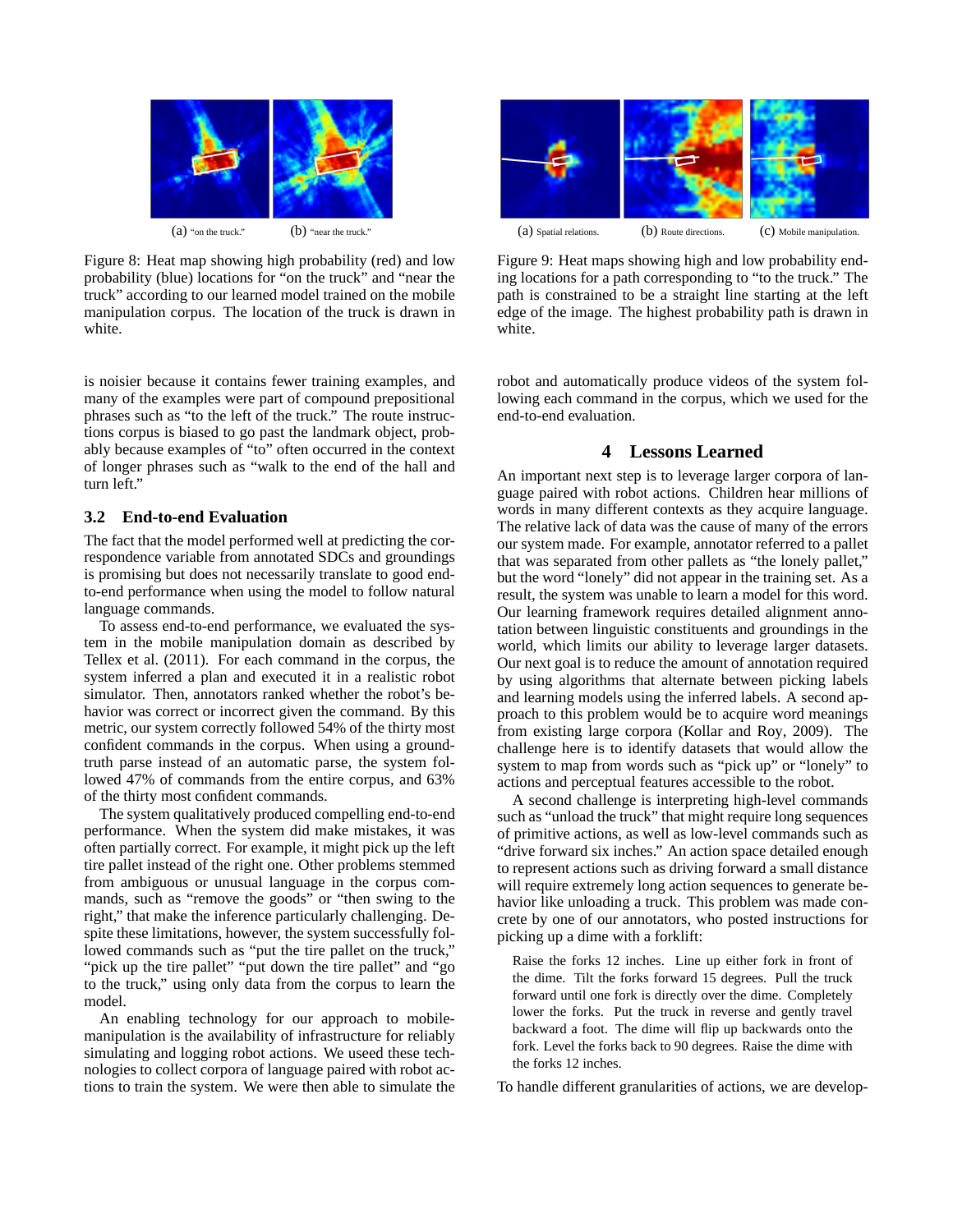ing a hierarchical action space and new search algorithms that will enable the robot to efficiently search among both large-scale and small-scale actions when following a command.

A third challenge is learning word meanings that generalize across different domains without retraining the model. Figure 9 shows three different meanings for the word "to" learned from three different datasets. A further challenge is modifying learned models in response to modifiers, such as "half-way to the truck." Modeling nuanced changes of meaning in different contexts remains a challenging problem.

The ability to understand spatial language discourse and engage in dialog is critical to enable robots to robustly interact with humans using language. The model described here represents an early step toward a framework for acquiring word meanings, but much remains to be done. A system that can understand the full complexity of language must be able to handle ellipsis (when words are omitted from sentences), conditional expressions (e.g., "if a truck comes in, unload it"), and quantifiers (e.g., "move all the tire pallets"). It must also reason about uncertainty from the speech recognizer about what the person actually said, as well as uncertainty in the parser, such as ambiguous prepositional phrase attachment. We envision a joint search over speech recognition candidates, parse structures, and groundings in the world, applying information from multiple modalities to jointly reduce uncertainty. Furthermore the system must be able to combine multiple utterances into higher-level semantic units. Finally, it must be embedded in a higher-level dialog understanding framework that can reason about the system's uncertainty and take actions to reduce it, such as asking questions. Grounding graphs provide a building block to address these problems, but a more sophisticated framework must be developed to utilize them effectively.

## **5 Conclusion**

This paper describes our probabilistic approach to the symbol grounding problem. We first reviewed a generative model that factors according to the sequential structure of language. Next we presented a hierarchical model, called Generalized Grounding Graphs  $(G<sup>3</sup>)$ , that is able to learn word meanings from corpora and compose them to understand novel commands. We described applications of the G<sup>3</sup> framework to several different domains and presented results demonstrating that it has learned the meanings of complex spatial prepositions and verbs.

# **6 Acknowledgments**

We would like to thank Dimitar Simeonov, Alejandro Perez, and Nick dePalma as well as the annotators on Amazon Mechanical Turk and the members of the Turker Nation forum. This work was sponsored by the Robotics Consortium of the U.S Army Research Laboratory under the Collaborative Technology Alliance Program, Cooperative Agreement W911NF-10-2-0016, and by the Office of Naval Research under MURI N00014-07-1-0749.

#### **References**

- Andrew, G., and Gao, J. 2007. Scalable training of L1-regularized log-linear models. In *Proc. Int'l Conf. on Machine Learning (ICML)*.
- Bailey, D. 1997. *When Push Comes to Shove: A Computational Model of the Role of Motor Control in the Acquisition of Action Verbs*. Ph.D. Dissertation.
- Branavan, S. R. K.; Chen, H.; Zettlemoyer, L. S.; and Barzilay, R. 2009. Reinforcement learning for mapping instructions to actions. In *Proceedings of ACL*, 82–90.
- Branavan, S.; Silver, D.; and Barzilay, R. 2011. Learning to win by reading manuals in a Monte-Carlo framework. In *Proceedings of ACL*.
- Bugmann, G.; Klein, E.; Lauria, S.; and Kyriacou, T. 2004. Corpus-based robotics: A route instruc-tion example. *Proceedings of Intelligent Autonomous Systems* 96—103.
- de Marneffe, M.; MacCartney, B.; and Manning, C. 2006. Generating typed dependency parses from phrase structure parses. In *Proc. Int'l Conf. on Language Resources and Evaluation (LREC)*. phrase structure parses. In *Proc. Int'l Conf. on Language Resources and Evaluation* 449–454.
- Dzifcak, J.; Scheutz, M.; Baral, C.; and Schermerhorn, P. 2009. What to do and how to do it: Translating natural language directives into temporal and dynamic logic representation for goal management and action execution. In *Proc. IEEE Int'l Conf. on Robotics and Automation (ICRA)*, 4163–4168.

Flickr. http://www.flickr.com.

- Ge, R., and Mooney, R. J. 2005. A statistical semantic parser that integrates syntax and semantics. In *Proc. of the Ninth Conference on Computational Natural Language Learning*, 9–16. Stroudsburg, PA, USA: Association for Computational Linguistics.
- Harnad, S. 1990. The symbol grounding problem. *Physica D* 43:335–346.
- Hsiao, K.-y.; Mavridis, N.; and Roy, D. 2003. Coupling perception and simulation: Steps towards conversational robotics. In *Proceedings of the IEEE/RSJ International Conference on Intelligent Robots and Systems*, volume 1 of *IROS '03*, 928–933. IEEE.
- Jackendoff, R. S. 1983. *Semantics and Cognition*. MIT Press. 161–187.
- Kollar, T., and Roy, N. 2009. Utilizing object-object and object-scene context when planning to find things. In *Proc. IEEE Int'l Conf. on Robotics and Automation (ICRA)*, 4116–4121.
- Kollar, T.; Tellex, S.; Roy, D.; and Roy, N. 2010a. Grounding verbs of motion in natural language commands to robots. In *Proceedings of the International Symposium on Experimental Robotics (ISER)*.
- Kollar, T.; Tellex, S.; Roy, D.; and Roy, N. 2010b. Toward understanding natural language directions. In *Proc. ACM/IEEE Int'l Conf. on Human-Robot Interaction (HRI)*, 259–266.
- Kollar, T.; Tellex, S.; and Roy, N. 2010. A Discriminative Model for Understanding Natural Language Route Directions. *In Proc. AAAI Fall Symposium on Dialog with Robots*.
- Kress-Gazit, H., and Fainekos, G. E. 2008. Translating structured English to robot controllers. *Advanced Robotics* 22:1343–1359.
- Kschischang, F. R.; Frey, B. J.; and Loeliger, H.-A. 2001. Factor graphs and the sum-product algorithm. *IEEE Transactions on Information Theory* 47(2):498 –519.
- Lafferty, J. D.; McCallum, A.; and Pereira, F. C. N. 2001. Conditional random fields: Probabilistic models for segmenting and labeling sequence data. In *Proc. Int'l Conf. on Machine Learning (ICML)*, 282–289.
- MacMahon, M.; Stankiewicz, B.; and Kuipers, B. 2006. Walk the talk: Connecting language, knowledge, and action in route instructions. In *Proc. Nat'l Conf. on Artificial Intelligence (AAAI)*, 1475–1482.
- Marocco, D.; Cangelosi, A.; Fischer, K.; and Belpaeme, T. 2010. Grounding action words in the sensorimotor interaction with the world: experiments with a simulated iCub humanoid robot. *Frontiers in Neurorobotics* 4(0).
- Matuszek, C.; Fox, D.; and Koscher, K. 2010. Following directions using statistical machine translation. In *Proc. ACM/IEEE Int'l Conf. on Human-Robot Interaction (HRI)*, 251–258.
- Modayil, J., and Kuipers, B. 2007. Autonomous development of a grounded object ontology by a learning robot. In *Proc. AAAI*, volume 2, 1095–1101. AAAI Press.
- Regier, T. P. 1992. *The Acquisition of Lexical Semantics for Spatial Terms: A Connectionist Model of Perceptual Categorization*. Ph.D. Dissertation, University of California at Berkeley.
- Roy, D.; Patel, R.; DeCamp, P.; Kubat, R.; Fleischman, M.; Roy, B.; Mavridis, N.; Tellex, S.; Salata, A.; Guinness, J.; Levit, M.; and Gorniak, P. 2006. The Human Speechome Project. In *Proceedings of the 28th Annual Cognitive Science Conference*, 192–196.
- Roy, D.; Hsiao, K.; and Mavridis, N. 2003. Conversational Robots: Building blocks for grounding word meanings. *Proceedings of the HLT-NAACL03 workshop on learning word meaning from non-linguistic data*.
- Roy, D. 2005. Semiotic schemas: A framework for grounding language in action and perception. *Artif. Intell.* 167(1-2):170–205.
- Shimizu, N., and Haas, A. 2009. Learning to follow navigational route instructions. In *Proceedings of the 21st International Joint Conference on Artifical Intelligence*, 1488–1493.
- Sugita, Y., and Tani, J. 2005. Learning semantic combinatoriality from the interaction between linguistic and behavioral processes. *Adaptive Behavior - Animals, Animats, Software Agents, Robots, Adaptive Systems* 13:33–52.
- Tellex, S.; Kollar, T.; Shaw, G.; Roy, N.; and Roy, D. 2010. Grounding spatial language for video search. In *International Conference on Multimodal Interfaces and the Workshop on Machine Learning for Multimodal Interaction*, ICMI-MLMI '10, 31:1–31:8. ACM.
- Tellex, S.; Kollar, T.; Dickerson, S.; Walter, M.; Banerjee, A.; Teller, S.; and Roy, N. 2011. Understanding natural language commands for robotic navigation and mobile manipulation. In *Proc. AAAI*.
- Vogel, A., and Jurafsky, D. 2010. Learning to follow navigational directions. In *Proc. Association for Computational Linguistics (ACL)*, 806–814.
- Winograd, T. 1970. *Procedures as a representation for data in a computer program for understanding natural language.* Ph.D. Dissertation, Massachusetts Institute of Technology.